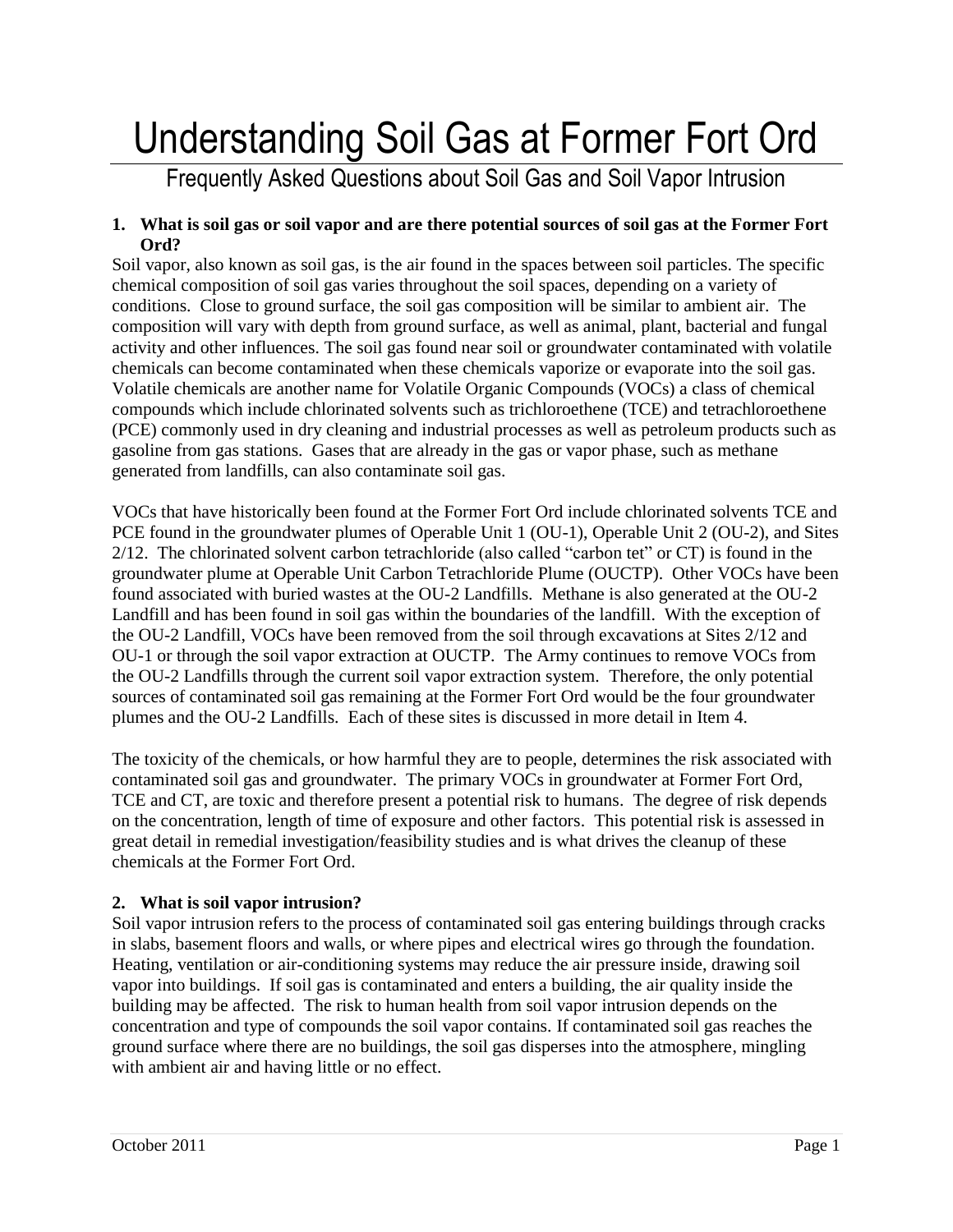#### **3. What factors determine the probability of soil vapor intrusion occurring?**

Several factors affect how contaminated soil gas travels through ground surface and possibly into buildings. These factors include the following:

 The volatility of the chemicals, or how easily the chemicals can evaporate, greatly influences how much contaminated soil gas is generated from the source. VOCs such as chlorinated solvents are volatile and may create contaminated soil gas at large distances from the sources of contamination (for example, contaminated soil or a contaminated groundwater plume). The distance or depth between the source of contamination and occupied buildings determines if the there is a possibility for contaminated soil gas to enter. Shallow contamination such as releases from surface spills of chemicals or underground storage tanks pose the greatest possibility for soil vapor intrusion since the contamination can be very close to buildings. The shallow soil contamination has been cleaned up at the Former Fort Ord remedial sites; only contamination in groundwater remains. Fort Ord's remaining groundwater contamination is much deeper (usually more than 100 feet below ground surface) and therefore poses less of a potential of soil vapor intrusion occurring since the source of contamination is far removed from the buildings. According to guidance documents from the Environmental Protection Agency (EPA) and the California Department of Toxic Substances Control (DTSC), soil vapor intrusion is possible when buildings are located within 100 feet of a source of chlorinated solvents. This guidance is explained in the DTSC *Final Guidance for the Evaluation and Mitigation of Subsurface Vapor Intrusion to Indoor Air (Vapor Intrusion Guidance),*

[http://www.dtsc.ca.gov/AssessingRisk/upload/Final\\_VIG\\_Oct\\_2011.pdf.](http://www.dtsc.ca.gov/AssessingRisk/upload/Final_VIG_Oct_2011.pdf) Therefore, the possibility of soil vapor intrusion should be considered in locations at the Former Ford Ord where contaminated groundwater or soil is present both at depths less than 100 feet and under occupied buildings.

- The concentration of chemicals, or the amount of the chemicals, left in soil or groundwater will determine how much soil gas can be generated from the contamination source. Higher contamination concentrations produce larger amounts of contaminated soil gas as compared to lower contamination concentrations. At Former Fort Ord, while the groundwater plumes may be somewhat large in area, they are low in concentration as illustrated by the annual and quarterly groundwater monitoring reports.
- The depth of contamination within the aquifer itself can also determine if contaminated soil gas will be generated. The chemicals that have contaminated the groundwater at the Former Fort Ord have slightly different densities than water, and therefore do not distribute evenly with depth in the aquifers. As the contaminated groundwater flows further from the source of contamination, the chemicals tend to migrate deeper into the aquifer due to groundwater flow leaving the top of the aquifer relatively clean. Other factors, such as local variation in groundwater flow, may also affect where contaminant molecules are located within the aquifer itself. The top of the aquifer, where the soil spaces filled with water contact the soil spaces filled with air, is where soil gas is generated. Places where the top of the aquifer contains clean water would not generate contaminated soil gas as the clean groundwater on top of the contaminated water acts like a barrier keeping the VOCs from evaporating upward into the soil gas above the groundwater. At the Former Fort Ord, groundwater samples are collected from monitoring wells using passive diffusion bags (or PDBs) which allow for samples to be collected from various depths within the same well. Data collected from the placement of multiple PDBs in the same well have confirmed that contaminant concentrations vary with depth into the aquifer, and, specifically, that the maximum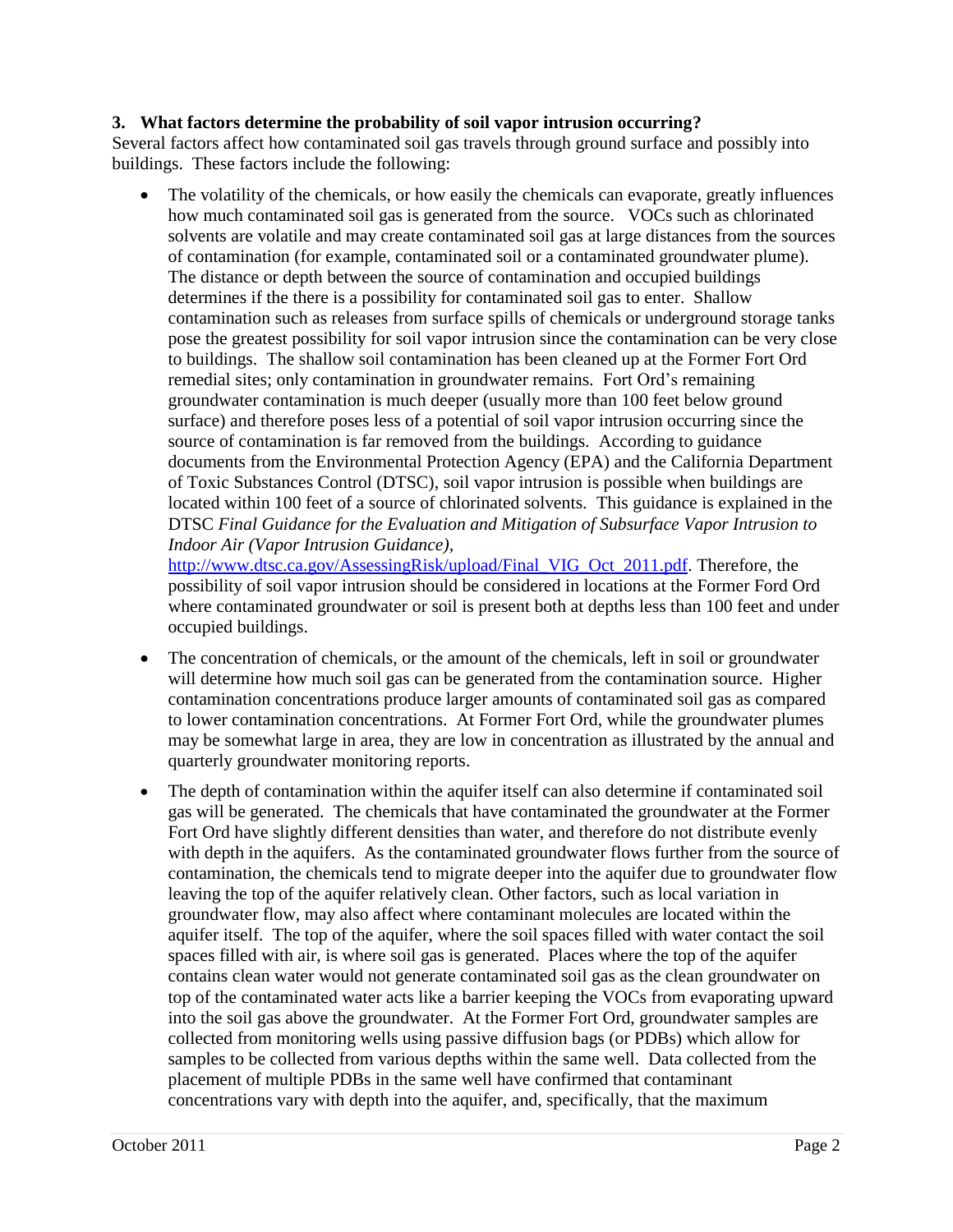concentrations are found several feet down into the aquifer but the upper most portion of the aquifer (where soil gas would be generated) typically contained no detectable concentrations of contaminants.

# **4. How is the potential for soil vapor intrusion assessed?**

To assess the possibility of soil vapor intrusion at each of the remedial sites, we will ask the following questions in order:

- **a. Are VOCs or gases present in soil or groundwater at the site?** If the answer is yes then we will continue to evaluate for the potential for soil vapor intrusion. If the VOCs have been removed from soil, as is the case with the Former Fort Ord remedial sites except the landfill, we will then look at the possibility of soil vapor intrusion occurring from the contaminated groundwater.
- **b. Are occupied buildings located over or near the VOC contamination?** If no buildings are present over the VOC contamination such as areas in undeveloped areas or nature preserves, soil vapor intrusion could not currently occur. However, we must also include the planned reuse of the area and assess whether soil vapor intrusion could occur in areas where development is planned.
- **c. For sites where groundwater is contaminated, is the groundwater less than 100 feet in depth?** According to the EPA and DTSC guidance, soil vapor intrusion is not a concern where contaminated groundwater containing chlorinated solvents is deeper than 100 feet below ground surface since the soil gas cannot travel to the ground surface from that depth. If VOCs are present in groundwater shallower than 100 feet, we will continue to evaluate for the potential of soil vapor intrusion.
- **d. Has data been collected to show that the top of the aquifer where soil gas could be generated is not contaminated with VOCs?** Using the data from groundwater monitoring with PDBs, the depth of contamination can be determined and the top of the aquifer can be evaluated. If no contamination is found in groundwater at the top of aquifer, contaminated soil gas cannot be generated and soil vapor intrusion could not occur.
- **e. Has soil gas either been sampled or modeled to estimate that the amount of soil gas that could be present in occupied structures?** By using either groundwater data or data from soil gas samples, calculations can be made to determine how much contaminated soil gas could enter a structure. The most common calculation which is accepted by both the EPA and DTSC is called the Johnson-Ettinger (or JE) model. The depth to contamination, concentration of contamination, soil type, and other site-specific parameters are entered into the model to estimate the potential concentration of VOCs inside a building from the contaminated groundwater. This calculated concentration is then compared to screening values established by EPA and DTSC to determine if the concentration of soil gas in the building is a potential concern.

#### **5. Is soil vapor intrusion a concern at the Former Fort Ord remedial sites?**

The possibility of soil vapor intrusion has been carefully evaluated at each of Former Fort Ord remedial sites that have been contaminated with VOCs. Each of these sites is discussed in detail below:

• **Operable Unit 1 (OU-1):** VOCs in soil at OU-1 have been removed through excavation of the Former Fire Drill Area and currently only remain in the groundwater plume which is contaminated with TCE. The current extent of the groundwater plume is shown in the *2010 Annual and Third Quarter Groundwater Monitoring Report, Operable Unit 1, Fritzsche*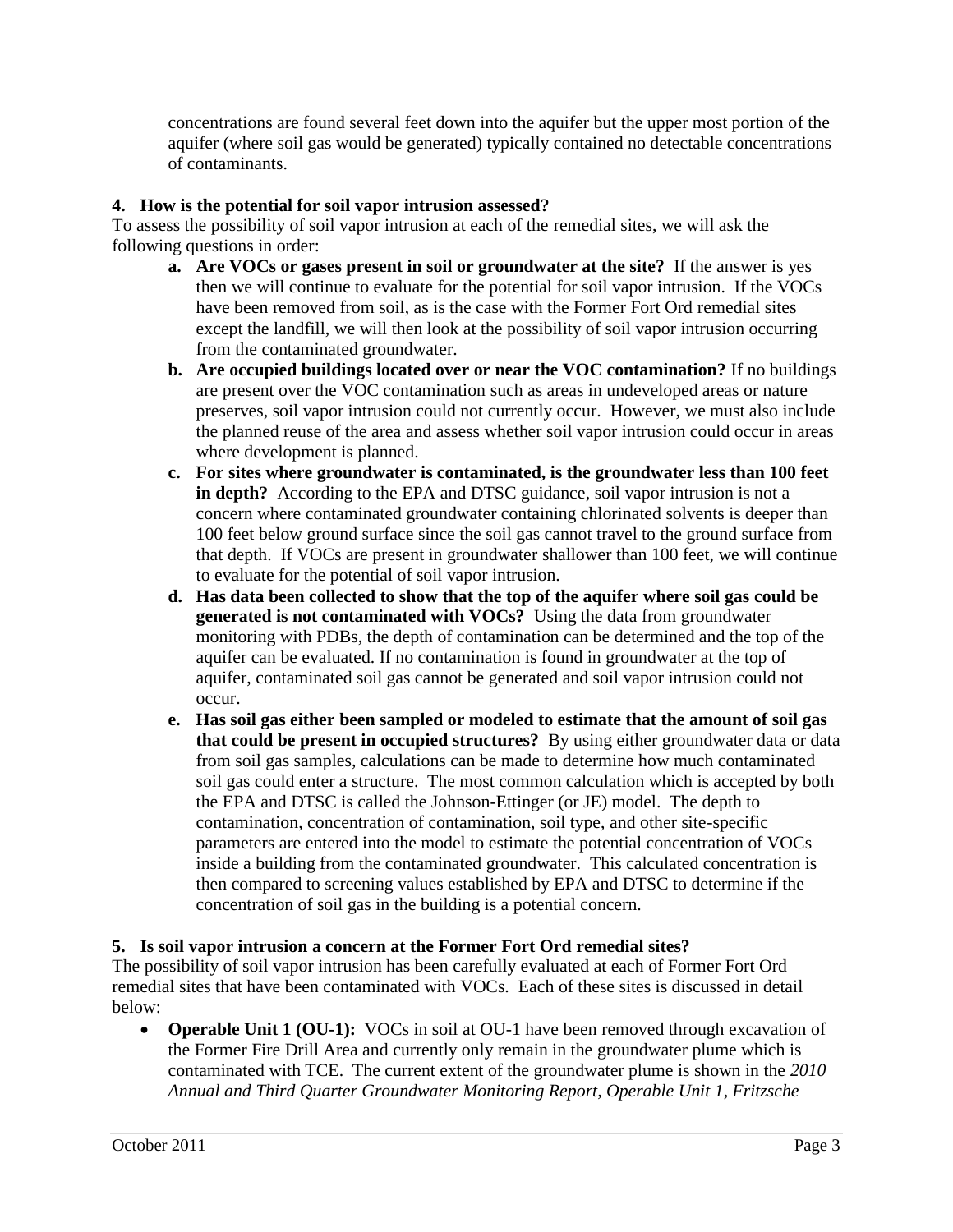*Army Airfield Fire Drill Area* (AR No. OU1-588). The property above the groundwater plumes resides completely within the Ford Ord Nature Reserve (FONR) where no buildings are present. This land will remain part of the FONR in perpetuity and no buildings will be constructed. The groundwater plume is expected to be cleaned up in the next few years. Since no buildings are present over the groundwater plume or within 100 feet of the boundary of the plume, the possibility of soil vapor intrusion does not exist at OU-1.

- **Operable Unit 2 (OU-2) Groundwater Plume:** The groundwater plume contains TCE and other chlorinated solvents and originates at the OU-2 Landfills extending north and west across Imjin Parkway under a planned residential area with small pockets of contaminated groundwater further west. The depth to contaminated groundwater and the concentrations at the top of the aquifer are used to determine if soil vapor intrusion is a concern from the OU-2 groundwater plume.
	- o The depth to groundwater in the area where the groundwater plume leaves the OU-2 Landfills extends from 110 to 130 feet, much deeper than the EPA's identified depth of 100 feet.
	- o A small pocket of the groundwater plume near California Avenue is shallower in depth at around 65 to 70 feet deep. However, results from the groundwater monitoring with the PDBs have shown the upper most part of the aquifer is not contaminated and the detected amounts of TCE are only found in deeper parts of the aquifer separated from contact with air-filled soil spaces by uncontaminated groundwater. This is demonstrated from the groundwater data collected from monitoring well MW-OU2-04-A. The top of the aquifer was found to be clean when samples were collected at varying depths from this well during the groundwater sampling events in 2001, 2002, and 2003 as documented in the annual reports of groundwater monitoring from the corresponding years (AR Nos. BW-2165B, BW-2218H, and BW-2277).
	- o The other pocket of the OU-2 groundwater plume near the Western Network of extraction wells near 3<sup>rd</sup> Avenue is located at depths of approximately 105 to 110 feet in depth.
	- o As the groundwater plume has migrated from the original contamination source, the OU-2 Landfills, the VOCs have mixed in the aquifer through dilution and dispersion resulting in a large but relatively low concentration plume. Concentrations of TCE in groundwater do not typically exceed 25 micrograms per liter (parts per billion) in the groundwater plume. This low concentration of VOCs limits the amount of contaminated soil gas generated combined with the depth to groundwater which would limit the possibility of soil vapor intrusion occuring.

Since the OU-2 groundwater plume is found at depths exceeding 100 feet in depth for the majority of the plume and with clean groundwater on the top of the aquifer where the aquifer is shallower, the possibility of soil vapor intrusion is not a concern for areas overlying the OU-2 groundwater plume.

• **Operable Unit 2 (OU-2) Landfills:** Both VOCs and methane have been found in soil gas within the boundaries of the OU-2 Landfills. As with all landfills, the decay of organic waste produces gases, primarily methane. Over time, as the wastes continue to decay, less methane will be produced and eventually production will decline to near zero. While methane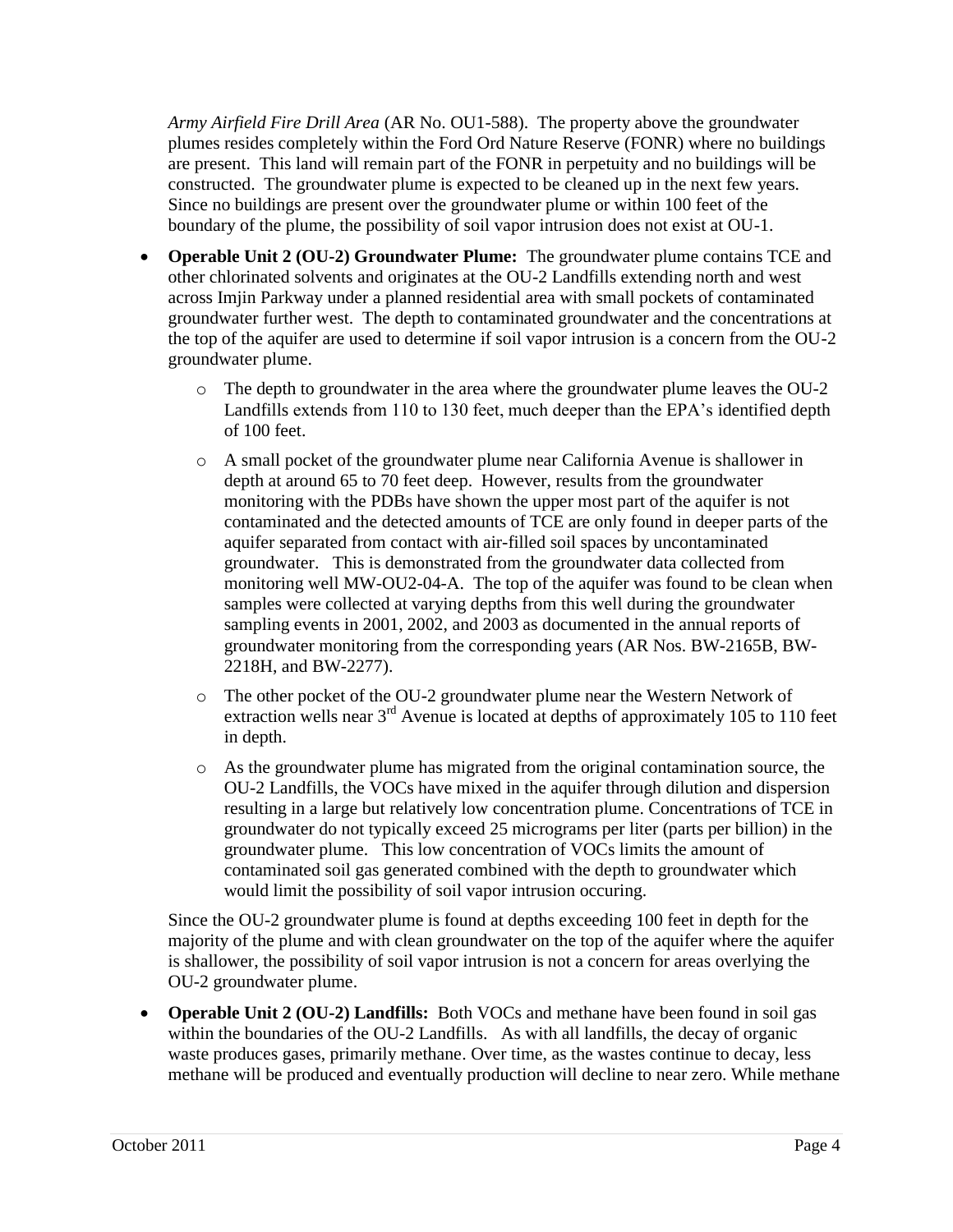gas has little toxic effect, at levels of 5% to 15% in air, methane can be ignited and could endanger landfill workers and nearby residents.

State regulations require that landfill gases be monitored at the property boundary. In compliance with regulations, the Army installed underground probes to monitor the landfill gas. Measurements indicated that the methane in the soil at the edges of the landfill was higher than state standards (5%) on one side of one landfill cell known as Area F. In response, the Army installed a landfill gas collection system adjacent to the landfill near the closest residences, California State University Monterey Bay housing. The system has since been expanded and draws methane and other gases from various landfill locations then transports the gas to a thermal treatment facility where the gases are destroyed through thermal treatment. This process also reduces the concentration of the VOCs found in soil gas at the OU-2 Landfill which prevents the additional VOCs from migrating into the groundwater. Without the continuing addition of VOCs to groundwater, the time required to clean up the groundwater is likely to be reduced although specific estimates are difficult.

Monitoring of permanent gas wells located around the perimeter of the landfill confirms that methane and VOCs are not migrating outside the boundary of the OU-2 Landfill. The most recent monitoring data from these wells is found in the *Annual Report, 2010, Operations and Maintenance, Operable Unit 2 Landfills (*AR No. OU2-682).

Contaminated soil gas is contained within the boundaries of the OU-2 Landfill and does not extend offsite where buildings are present, demonstrating that soil vapor intrusion from the landfill is not occurring. Continuing to operate the landfill gas collection system will prevent soil vapors from migrating offsite.

- **Operable Unit Carbon Tetrachloride (OUCTP):** OUCTP includes a groundwater plume contaminated with CT that was suspected to originate from surface disposal/spills near the current Lexington Court area in Marina. The contaminated soil in the source area represented a potential source of soil vapor intrusion by upward migration into the buildings and a continuing source of groundwater contamination through downward migration into the aquifer. The Army conducted a soil gas sampling program which included collection of soil gas and indoor air samples as well as air samples from below foundation slabs in one house in the source area. Results from the sampling showed no increase of VOC concentrations in sub-slab or indoor air samples as compared to ambient air. The Army then installed a soil vapor extraction and treatment system in the suspected source area. The Army's cleanup actions successfully removed the carbon tetrachloride from the soil and soil gas in the area; although some low concentrations remained in the soil gas close to the top of the aquifer. Furthermore, the low concentrations in the soil gas and groundwater indicate the groundwater is not a source for soil vapor intrusion. For the remaining groundwater plume, the depth to groundwater, concentration at the top of the aquifer, and soil gas modeling were all used to evaluate the potential for soil vapor intrusion.
	- o The current groundwater plume extends from the former source area near Lexington County north under the FONR and then west along Reservation Road to the boundary of the City of Marina. Depth to groundwater near the former source area and south of Reservation Road is approximately 65 to 80 feet. The concentration of CT at various depths was evaluated to determine if groundwater mixing has occurred downgradient of the source which would leave the top of aquifer uncontaminated. Clean groundwater was been found on the top of the aquifer in monitoring wells MW-BW-24-A, MW-BW-52-A, MW-BW-53-A, and MW-BW-71A in this area.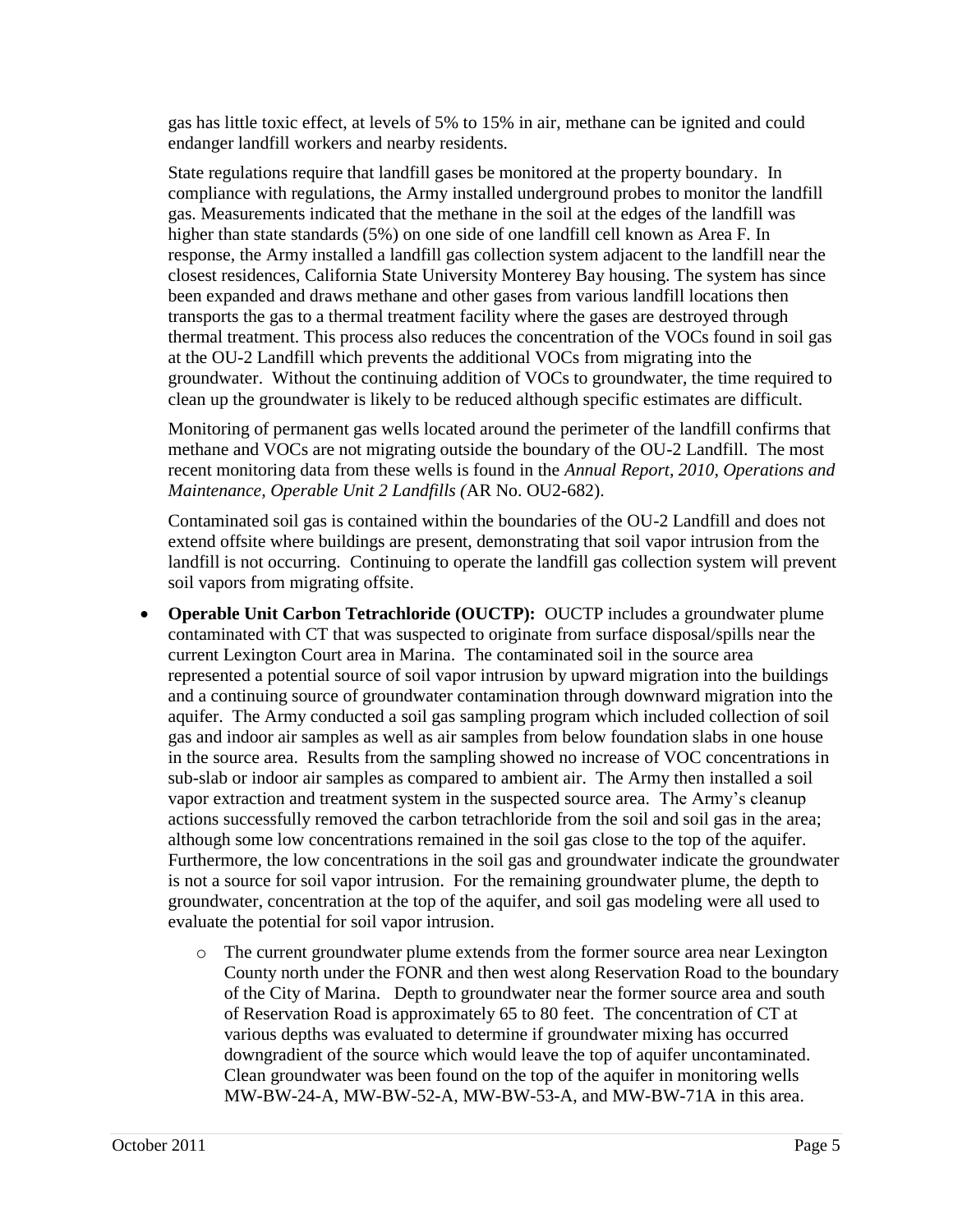This is documented in the annual groundwater monitoring reports from 2001, 2002, 2003, 2004, 2006, and 2007 when shallow data was collected (See AR No. BW-2165B, BW-2218H, BW-2277, BW-2333C, BW-2324F, and BW-2460D).

- o In the areas where the plume extends under the FONR, no buildings are present and therefore soil vapor intrusion could not occur.
- o In the area where the OUCTP plumes extends offsite under a portion of the City of Marina, concentrations of CT in groundwater are very low, less than 1 part per billion in groundwater which is not a significant source of contaminated soil gas. However the depth to groundwater is relatively shallow from 25 to 50 feet deep. The OUCTP plume is present below occupied residences and commercial buildings.
	- Groundwater data collected from the top of the aquifer in this area has shown that the top of the aquifer in this area does contain low concentrations of CT. Therefore additional evaluations were necessary to determine the potential for soil vapor intrusion.
	- In order to assess the potential for soil vapor intrusion in this area, soil vapor intrusion modeling was completed using the Johnson-Ettinger model using site-specific data to evaluate groundwater in the offsite area. This is documented in Appendix V of the Remedial Investigation/Feasibility Study (AR No. OUCTP-0011P). The results of the modeling showed that soil vapor intrusion potentially could occur in this area but at very low concentrations. It is likely that the J  $&$  E model's estimate is high, since the actual average concentration of CT in the OUCTP area is half that used in the model. The OUCTP is under remediation which will reduce concentrations of CT within the next ten years.
- Sites 2/12: The Sites 2/12 groundwater plume is currently contaminated with TCE and PCE that originated from runoff into nearby soils from a Former Fort Ord motor pool. Soil gas sampling conducted in 1993 as part of the original site investigation identified very low concentrations. The contaminated soil was excavated in 1998. Soil testing showed that the area was clean and the excavation was backfilled. A groundwater treatment plant was constructed in 1999 and continues to operate. Significant grading of the top 15 feet of soil was conducted for the current shopping center development, and no residences are planned for the area of concern.
	- o The depth to groundwater in the Sites 2/12 groundwater plume is approximately 65- 75 feet deep. Since the depth is less than 100 feet, the depth of contamination within the aquifer and concentration of VOCs at the top of the aquifer is evaluated.
	- $\circ$  The depth of contamination in the Sites 2/12 area has been found to be located 40 to 50 feet deeper than the top of the aquifer in this area. Data over the past 15 years from groundwater monitoring and extraction wells in the area have also shown very low or non-detect concentrations at the top of the aquifer. Based on these results we would not anticipate soil vapor intrusion would occur.
	- o Recent groundwater monitoring results in June and September, 2011, identified increased concentration levels of TCE and PCE in groundwater. As part of the Army's continuing responsibility to monitor site conditions, additional assessment of the situation is warranted to assess potential for elevated soil gas concentrations to